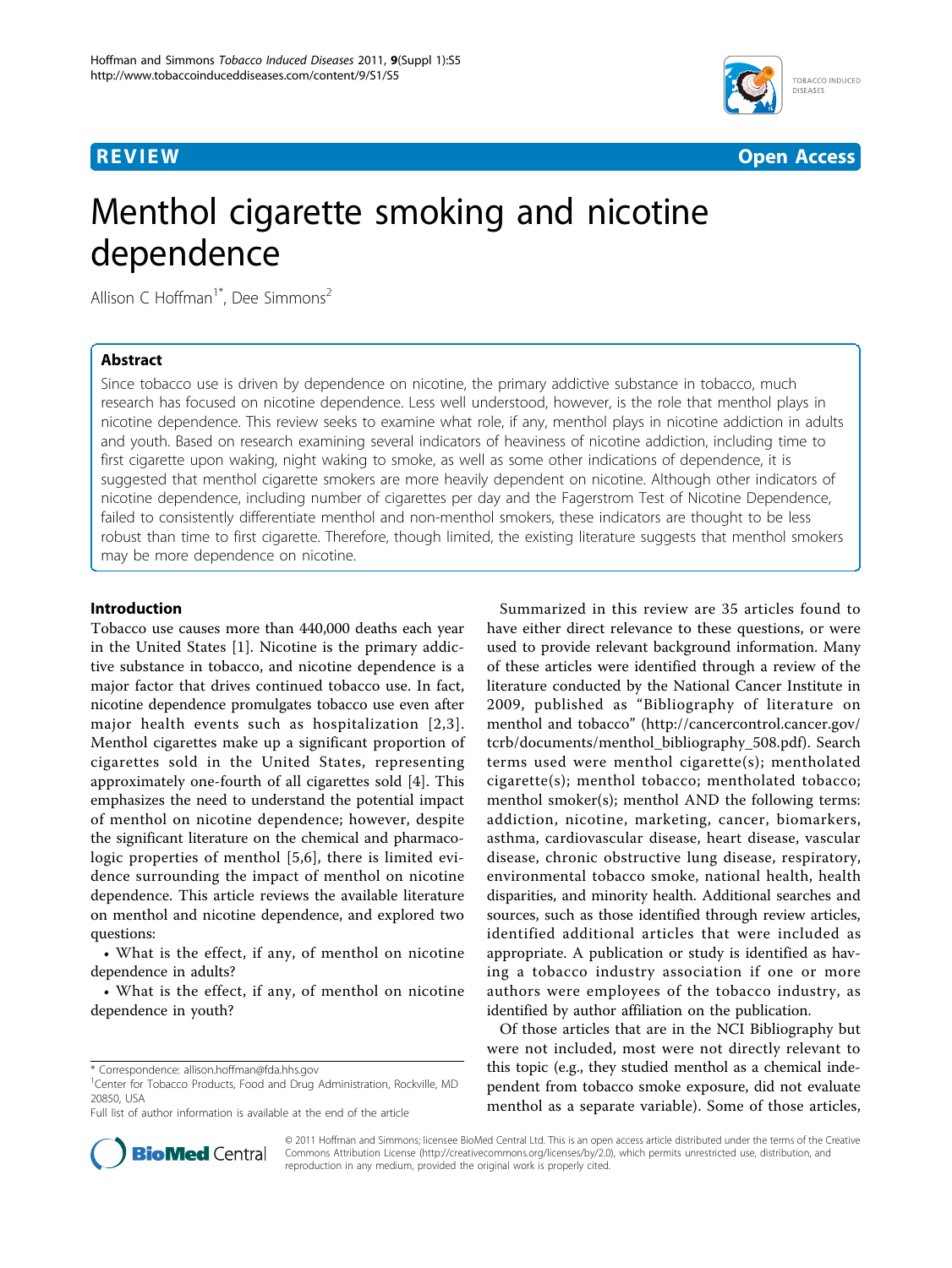however, were used to provide background information. Animal or in vitro research was included only to help explain human findings. Although a few review articles were used to make general statements and/or provide background information, most were not included in deference to original sources. Published abstracts were not included out of concern that, due to the lack of details, those studies could not adequately be assessed.

# Menthol and nicotine dependence in adults

Time to first cigarette is a very robust, reliable indicator of strength of nicotine dependence. Those smokers who have their first cigarette of the day soon after waking up  $(e.g., \leq 5$  min) are considered to be more nicotine dependent than those who wait longer [[7\]](#page-3-0). In a study of female smokers, smokers of menthol cigarettes had a shorter time to the first cigarette of the day as compared to non-menthol smokers (19.0 minutes and 37.4 minutes, respectively;  $p = .02$ ) [[8\]](#page-3-0). These data suggest that menthol cigarettes use may be associated with heavier nicotine dependence [[7\]](#page-3-0). Another study by Ahijevych et al [[9](#page-3-0)] compared female menthol smokers with nonmenthol smokers, had similar results, but the results were not statistically significant ( $p = .085$ ). A large retrospective cohort analysis of 1,699 patients of a cessation clinic found that 24.3% of menthol smokers had their first cigarette within 5 minutes upon waking as com-pared to 1[9](#page-3-0).9% of non-menthol smokers ( $p = .021$ ) [9]. Comparing Black/African American smokers with White smokers in an observational study, other researchers found that, on average, Black/African American smokers reported a shorter time to first cigarette after waking [\[10\]](#page-3-0). While menthol preference was discussed as a possible mitigating factor (78% of Black/ African American subjects smoked menthol cigarettes vs. 5% of White subjects), the type of cigarette was not independently evaluated.

Not all studies have found a relationship between menthol smoking and shorter time to first cigarette. Hyland and colleagues (2002) found that one factor that was significantly associated with increased menthol use was greater than 60 minutes to the first cigarette in the morning; however, interpretation of this finding is difficult since smoking 4 or fewer cigarettes per day was also associated with increased menthol use [\[11](#page-3-0)].

Waking at night to smoke also appears to be a marker for tobacco dependence. Gandhi et al [\[13](#page-3-0)] conducted a retrospective cohort analysis of 1,688 consecutive patients who attempted to quit smoking. More menthol smokers than non-menthol smokers reported waking at night to smoke (55.3% and 44.9%, respectively; p < .001). Similar results were found by Bover et al [[14\]](#page-3-0), in a large study of more than 1,350 smokers at a tobacco dependence clinic. Menthol cigarette smokers (58%) reported waking at night to smoke compared with 45% of non-menthol cigarette smokers ( $p \le .0001$ ). Furthermore, night-waking smokers had a significantly shorter time before smoking their first cigarette after waking in the morning, with 72% of menthol smokers reporting smoking their first cigarette of the day within five minutes or less, compared to 28% of non-menthol smokers ( $p \leq .0001$ ). Taken together, these data indicate that menthol smokers have greater nicotine dependence.

The number of cigarettes smoked per day (CPD) is also used as a measure of nicotine dependence. Whereas some research, including a tobacco-industry funded study, have reported that menthol cigarette smokers (particularly Black/African American individuals) smoke fewer CPD [\[13](#page-3-0)-[15\]](#page-3-0), others have failed to find significant differences [[10-12](#page-3-0)]. Several studies that reported that Black/African American individuals smoked fewer CPD than did White smokers did not examine the independent effect of menthol cigarette use [[8,12,19](#page-3-0)-[25\]](#page-4-0). These conflicting results suggest no clear relationship between menthol cigarettes and cigarettes smoked per day; however, it should be noted that using CPD as a measure of nicotine dependence may have limitations since it can be significantly impacted by environmental constraints, such as no-smoking policies. It may also be influenced by the amount of nicotine in the cigarette, with fewer CPD needed to maintain nicotine levels. Some studies have shown that commonly used menthol cigarettes have significantly ( $p < .05$ ) greater nicotine contents as compared to non-menthol cigarettes: 1.2 mg nicotine/ cigarette and 1.0 mg nicotine/cigarette, respectively [\[26](#page-4-0)]. There may be a number of reasons why menthol smokers tend to smoke cigarettes with greater nicotine content, including differences in how menthol versus nonmenthol cigarettes are designed or different blends of tobacco used in menthol versus non-menthol cigarettes. A tobacco industry associated study attempted to address the issue of possible design influences by creating experimental cigarettes using cased U.S. blended tobacco, normal manufacturing techniques, and identical design features. [\[27](#page-4-0)] The results indicated that the cigarette that included menthol flavoring had lower levels of nicotine per cigarette when compared to the unflavored, reference cigarette: 1.13 and 1.27 mg nicotine per cigarette, respectively [[27](#page-4-0)]. Since the Baker et al [[27](#page-4-0)] study indicates that menthol may somehow reduce nicotine content, the higher levels of nicotine seen in the previously discussed Okuyemi et al [[26\]](#page-4-0) study may be due to blend differences between menthol and non-menthol cigarettes which the menthol smokers find especially appealing.

The Fagerstrom Test for Nicotine Dependence (FTND) is an aggregate of several measures and is frequently used as a quantitative measure of nicotine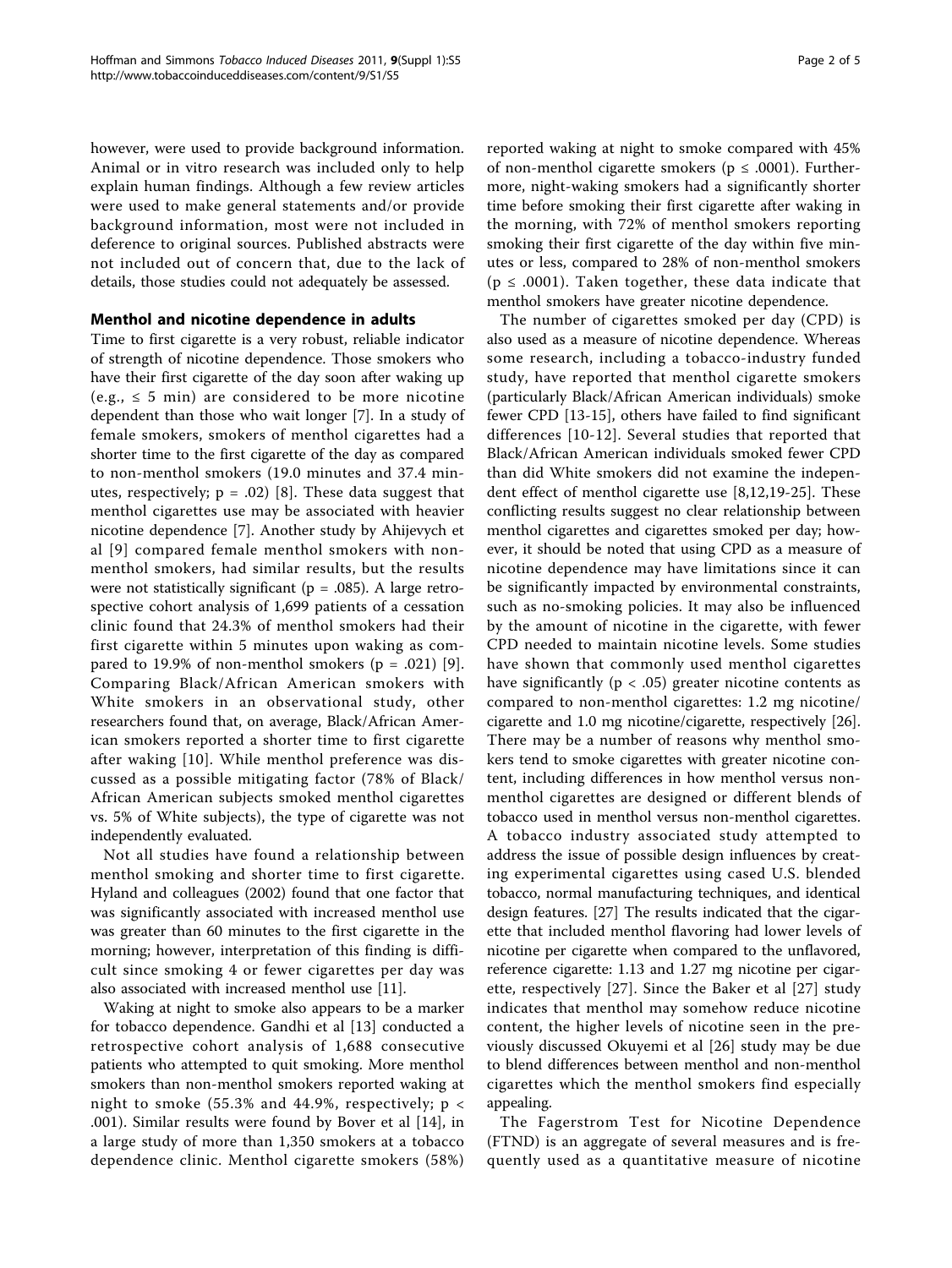dependence [[28\]](#page-4-0). Included in this test are some of the most common measures of nicotine dependence, including measures of cigarette craving, as well as the previously discussed time to first cigarette and number of CPD smoked. Use of the FTND score may be limited because CPD accounts for 30% of the total FTND score and, as previously discussed, that may not be a very reliable measure of nicotine dependence. Using the FTND as an overall score for dependence, two studies failed to find an association between menthol cigarette use and non-menthol cigarette use [[26,29\]](#page-4-0). In other studies, researchers found that Black/African American smokers score higher on the FTND, [[28,30\]](#page-4-0) however, menthol cigarette use was not evaluated as a separate factor.

In summary, there were four studies that investigated the effect of menthol on time to first cigarette. One study found that menthol smokers had significantly shorter times as compared to non-menthol smokers [\[8](#page-3-0)], one found a trend towards menthol smokers having a shorter time to first cigarette [[9\]](#page-3-0), and one found that greater than 60 minutes to first cigarette was associated with menthol use (possible confound of menthol use being associated with  $\leq 4$  CPD) [[11\]](#page-3-0). Additionally, night waking menthol smokers had a significantly shorter time before smoking their first cigarette after waking in the morning [[14](#page-3-0)]. There were two studies that found that menthol smokers were more likely to wake at night to smoke [[13,14\]](#page-3-0). There were mixed findings on CPD, with three studies finding that menthol smokers smoked fewer CPD [[13](#page-3-0)-[15\]](#page-3-0), and three finding no significant differences [\[10-12](#page-3-0)]. Two studies failed to find any differences in FTND scores [[26,29](#page-4-0)]. In general, if differences were seen, they were in the direction of indicating that menthol smokers show greater signs of nicotine dependence.

## Menthol and nicotine dependence in youth

Smoking typically begins in youth, with regular use usually starting between the ages of 14 and 21 [\[31](#page-4-0)]. Data from two national, school-based surveys of adolescents in grades 6 through 12 (the National Youth Tobacco Survey [NYTS]) were used to assess the relationship between menthol cigarette use and nicotine dependence in youth [[32\]](#page-4-0). After controlling for demographic background and the length, frequency, and level of smoking, logistic regression showed that teens who regularly smoked menthol cigarettes had 45% greater odds of scoring higher on a nicotine dependence scale than teens who regularly smoked non-menthol cigarettes ( $OR = 1.45$ ,  $p =$ .006). The authors suggested that smokers may find it easier to inhale more deeply from menthol cigarettes and therefore take in more nicotine [\[32\]](#page-4-0).

Wackowski and Delnevo [[33\]](#page-4-0) also analyzed data from the 2004 NYTS and examined measures of nicotine

dependence among adolescent smokers of menthol and non-menthol cigarettes were examined. The focus was on high school students who were already established smokers. After controlling for demographic factors and smoking patterns, compared with smokers of nonmenthol cigarettes, smokers of menthol cigarettes were more likely to report symptoms of dependence, such as needing a cigarette less than one hour after smoking  $(OR = 2.6; CI = 1.6–4.3)$  and experiencing craving after not smoking for a few hours (OR =  $1.6$ ; CI =  $1.1-2.2$ ). The researchers concluded that young smokers of menthol cigarettes may experience greater withdrawal and addiction symptoms as compared to young smokers who smoke non-menthol cigarettes. There were several limitations to the study: data were based on self-reports, which may result in underreporting or overreporting, and the design of the survey allowed for contradictory responses.

Adolescent smokers, most of whom smoked menthol cigarettes (531 out of 572 smokers), were asked how soon after waking up they smoked their first cigarette. The smokers of menthol cigarettes in this cross-sectional study were more likely (45%) than smokers of non menthol cigarettes (29%) to smoke their first cigarette within 5 minutes of awakening [[10](#page-3-0)]. However, menthol cigarette use did not significantly affect the number of cigarettes smoked per day or scores on the FTND. The findings related to menthol cigarette use and time to first cigarette upon waking for the day, CPD, and FTND parallel those found in adults [[8](#page-3-0),[26](#page-4-0),[29](#page-4-0)]. Although the limitations of CPD and FTND were previously discussed, additional caution may be warranted when interpreting these findings in youth smokers. Adolescents are subject to greater social restrictions on smoking than adults, including school and household rules and restricted access to obtaining a cigarette.

DiFranza et al [\[34](#page-4-0)] posed a sensitivity model for predicting the development of nicotine dependence in a retrospective study on the recollections and repercussions of the first ever inhaled cigarette in a cohort of 237 students from two urban school systems. The strength of subsequent addiction did not differ according to the brand, brand strength, or menthol content of the first cigarette. Limitations of the study included the subjective nature of the symptoms studied, limited age range of the subjects, natural variability in nicotine dosing, and the reliance upon youths' memories regarding details of their first smoking experience.

In summary, results from three studies indicate that youth menthol smokers may be more dependent as compared to youth non-menthol smokers, including scores on a nicotine dependence scale [[32](#page-4-0)], likelihood of reporting symptoms of dependence [[33](#page-4-0)], and shorter time to first cigarette [[33\]](#page-4-0). Two studies failed to find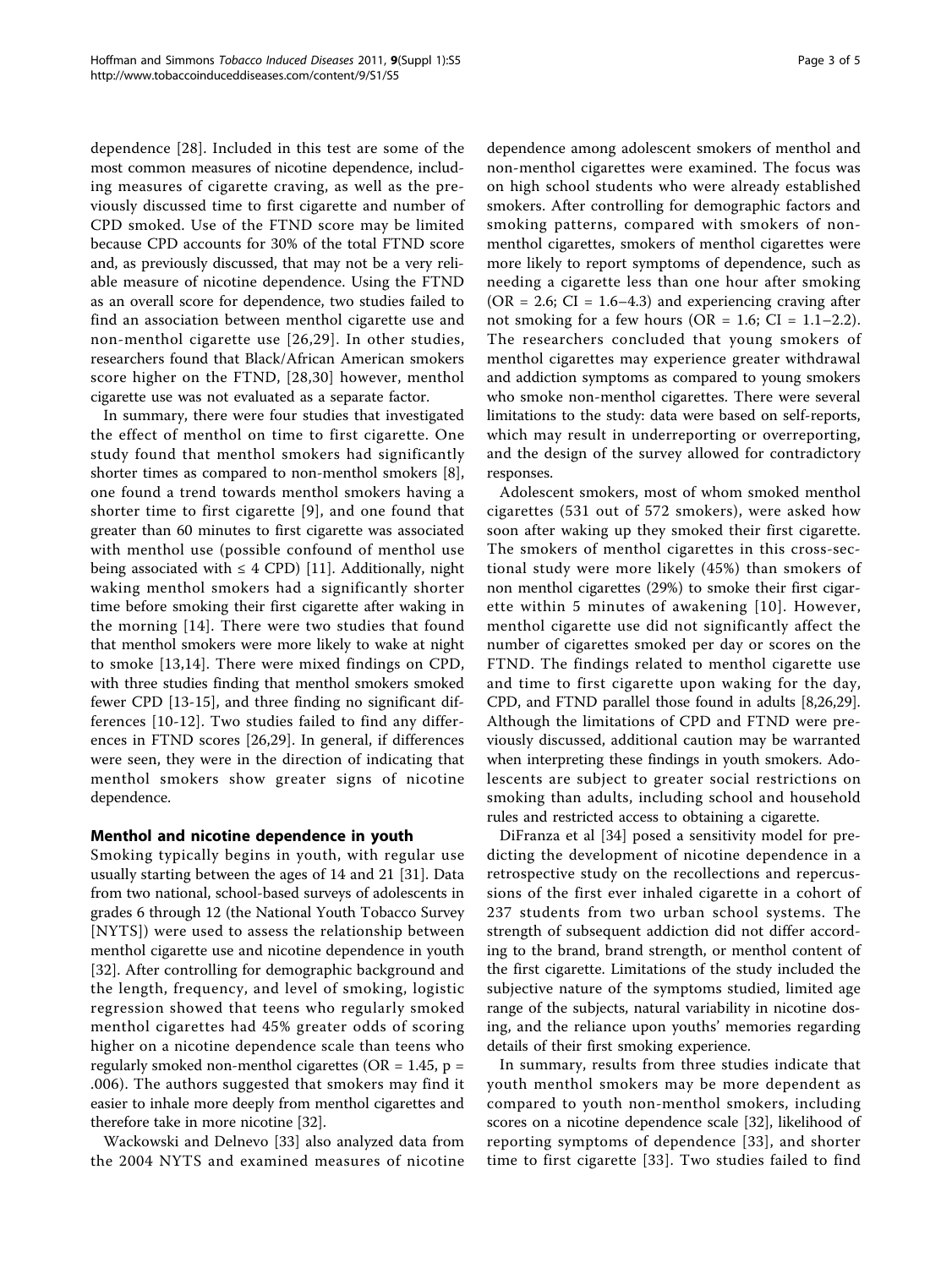<span id="page-3-0"></span>significant differences in CPD, FTND or other addiction measures [10,[34\]](#page-4-0). As with studies of adult menthol smokers, if differences were seen, they were in the direction of indicating that youth menthol smokers show greater signs of nicotine dependence.

# Nicotine exposure and nicotine dependence

Nicotine metabolism is important to consider as an underlying factor that may influence nicotine dependence. When smoke is inhaled from a cigarette, nicotine contained in the tobacco smoke passes into the lungs and is rapidly absorbed into the circulatory system and delivered to the brain within seconds. Nicotine metabolized into cotinine, which has a longer half-life than nicotine and is therefore often used as a proxy measurement of nicotine exposure. People who metabolize nicotine more slowly have reduced nicotine clearance, leading to more sustained exposure of nicotine [\[35](#page-4-0)].

It has been postulated that smokers of menthol cigarettes may not need to smoke as many CPD to maintain the desired level of nicotine in the body; however, the data regarding menthol's effects on nicotine metabolism are inconclusive. There is an alternative possibility for why menthol smokers have been found, in some cases, to smoke fewer CPD. In several studies, menthol smokers have been found to have higher cotinine/cigarette ratios as compared to non-menthol smokers [8,9,18], indicating that they are taking in more nicotine per cigarette. This increase in nicotine exposure may be due to differences in smoking behavior or that the cigarettes that menthol smokers are smoking may contain higher levels of nicotine per cigarette, as compared to those smoked by non-menthol smokers: 1.2 mg/cigarette compared to 1.0 mg/cigarette [[26\]](#page-4-0).

### Summary

The majority of indicators of nicotine dependence, including time to first cigarette upon waking (youth and adults), night waking to smoke (adults), and some other indications of dependence (youth) suggest that menthol cigarette smokers are more heavily dependent on nicotine. Although some other indicators of nicotine dependence, including CPD and FTND, failed to consistently differentiate menthol and non-menthol smokers, these indicators are not thought to be as robust as time to first cigarette.

#### Acknowledgment

Disclaimer: This article reflects the views of the authors and should not be construed to represent FDA's views or policies.

#### Author details

<sup>1</sup>Center for Tobacco Products, Food and Drug Administration, Rockville, MD 20850, USA. <sup>2</sup> Freelance medical writer, Fort Myers, FL, USA.

#### Competing interests

The authors declare that they have no competing interests.

Published: 23 May 2011

#### References

- 1. Centers for Disease Control and Prevention: [Smoking-Attributable](http://www.ncbi.nlm.nih.gov/pubmed/19008791?dopt=Abstract) [Mortality, Years of Potential Life Lost, and Productivity Losses](http://www.ncbi.nlm.nih.gov/pubmed/19008791?dopt=Abstract)—United [States, 2000](http://www.ncbi.nlm.nih.gov/pubmed/19008791?dopt=Abstract)-2004. Morbidity and Mortality Weekly Report 2008, 57(45):1226-8, accessed 2009 Apr 8.
- 2. Simon JA, Browner WS, Mangano DT: [Predictors of smoking relapse after](http://www.ncbi.nlm.nih.gov/pubmed/1503164?dopt=Abstract) [noncardiac surgery. Study of Perioperative Ischemia \(SPI\) Research](http://www.ncbi.nlm.nih.gov/pubmed/1503164?dopt=Abstract) [Group.](http://www.ncbi.nlm.nih.gov/pubmed/1503164?dopt=Abstract) American Journal of Public Health 1992, 82(9):1235-7.
- 3. Simon JA, Solkowitz SN, Carmody TP, Browner WS: [Smoking cessation after](http://www.ncbi.nlm.nih.gov/pubmed/9201012?dopt=Abstract) [surgery. A randomized trial.](http://www.ncbi.nlm.nih.gov/pubmed/9201012?dopt=Abstract) Archives of Internal Medicine 1997, 157(12):1371-6.
- 4. Giovino GA, Sidney S, Gfroerer JC, O'Malley PM, Allen JA, Richter PA, Cummings KM: [Epidemiology of menthol cigarette use.](http://www.ncbi.nlm.nih.gov/pubmed/14982710?dopt=Abstract) Nicotine and Tobacco Research 2004, 6(Suppl 1):S67-81.
- 5. Harris B: Menthol: A review of its thermoreceptor interactions and their therapeutic applications. International Journal of Aromatherapy 2006, 16(3/ 4):117-131.
- 6. Heck JD: [A review and assessment of menthol employed as a cigarette](http://www.ncbi.nlm.nih.gov/pubmed/20113860?dopt=Abstract) [flavoring ingredient.](http://www.ncbi.nlm.nih.gov/pubmed/20113860?dopt=Abstract) Food and Chemical Toxicology 2010, 48(suppl):S1-S38.
- 7. Baker TB, Piper ME, McCarthy DE, et al: Time to first cigarette in the morning as an index of ability to quit smoking: implications for nicotine dependence. Nicotine Tob Res 2010, 4 Suppl 4:S555-S570.
- 8. Ahijevych K, Parsley LA: [Smoke constituent exposure and stage of change](http://www.ncbi.nlm.nih.gov/pubmed/10189978?dopt=Abstract) [in Black and White women cigarette smokers.](http://www.ncbi.nlm.nih.gov/pubmed/10189978?dopt=Abstract) Addict Behav 1999, 24:115-120.
- 9. Ahijevych K, Garrett BE: [Menthol pharmacology and its potential impact](http://www.ncbi.nlm.nih.gov/pubmed/14982706?dopt=Abstract) [on cigarette smoking behavior.](http://www.ncbi.nlm.nih.gov/pubmed/14982706?dopt=Abstract) Nicotine and Tobacco Research 2004, 6(suppl 1):S17-S28.
- 10. Perez-Stable EJ, Herrera B, Jacob P III, et al: [Nicotine metabolism and](http://www.ncbi.nlm.nih.gov/pubmed/9669788?dopt=Abstract) [intake in Black and White smokers.](http://www.ncbi.nlm.nih.gov/pubmed/9669788?dopt=Abstract) JAMA 1998, 280:152-156.
- 11. Hyland A, Garten S, Cummings KM: [Mentholated cigarettes and smoking](http://www.ncbi.nlm.nih.gov/pubmed/12035007?dopt=Abstract) [cessation: findings from COMMIT \(Community Intervention Trial for](http://www.ncbi.nlm.nih.gov/pubmed/12035007?dopt=Abstract) [Smoking Cessation\).](http://www.ncbi.nlm.nih.gov/pubmed/12035007?dopt=Abstract) Tobacco Control 2002, 11(2):135-139.
- 12. Okuyemi KS, Pulvers KM, Cox LG, et al: [Nicotine dependence among](http://www.ncbi.nlm.nih.gov/pubmed/17307303?dopt=Abstract) [African American light smokers: A comparison of three scales.](http://www.ncbi.nlm.nih.gov/pubmed/17307303?dopt=Abstract) Addictive Behaviors 32:1989-2002.
- 13. Gandhi KK, Foulds J, Steinberg MB, et al: [Lower quit rates among African](http://www.ncbi.nlm.nih.gov/pubmed/19222622?dopt=Abstract) [American and Latino menthol cigarette smokers at a tobacco treatment](http://www.ncbi.nlm.nih.gov/pubmed/19222622?dopt=Abstract) [clinic.](http://www.ncbi.nlm.nih.gov/pubmed/19222622?dopt=Abstract) International Journal of Clinical Practice 2009, 63:360-367.
- 14. Bover MT, Foulds J, Steinberg MB, et al: [Waking at night to smoke as a](http://www.ncbi.nlm.nih.gov/pubmed/18199277?dopt=Abstract) [marker for tobacco dependence: patient characteristics and relationship](http://www.ncbi.nlm.nih.gov/pubmed/18199277?dopt=Abstract) [to treatment outcome.](http://www.ncbi.nlm.nih.gov/pubmed/18199277?dopt=Abstract) International Journal of Clinical Practice 2008. 62:182-190.
- 15. Muscat JE, Richie JP Jr, et al: [Mentholated cigarettes and smoking habits](http://www.ncbi.nlm.nih.gov/pubmed/12432163?dopt=Abstract) [in Whites and Blacks.](http://www.ncbi.nlm.nih.gov/pubmed/12432163?dopt=Abstract) Tobacco Control 2002, 11(4):368-371.
- 16. Wang J, Roethig HJ, Appleton S, et al: [The effect of menthol containing](http://www.ncbi.nlm.nih.gov/pubmed/20025920?dopt=Abstract) cigarettes on adult smokers' [exposure to nicotine and carbon monoxide.](http://www.ncbi.nlm.nih.gov/pubmed/20025920?dopt=Abstract) Regul Toxicol Pharmacol 2010, 57:24-30.
- 17. Collins CC, Moolchan ET: [Shorter time to first cigarette of the day in](http://www.ncbi.nlm.nih.gov/pubmed/16303257?dopt=Abstract) [menthol adolescent cigarette smokers.](http://www.ncbi.nlm.nih.gov/pubmed/16303257?dopt=Abstract) Addictive Behaviors 2006, 31:1460-1464.
- 18. Mustonen TK, Spencer SM, Hoskinson RA Jr, et al: [The influence of gender,](http://www.ncbi.nlm.nih.gov/pubmed/16085529?dopt=Abstract) [race, and menthol content on tobacco exposure measures.](http://www.ncbi.nlm.nih.gov/pubmed/16085529?dopt=Abstract) Nicotine and Tobacco Research 2005, 7:581-590.
- 19. Ahijevych KL, Tyndale RF, Dhatt RK, et al: [Factors influencing cotinine half](http://www.ncbi.nlm.nih.gov/pubmed/12521401?dopt=Abstract)[life during smoking abstinence in African American and Caucasian](http://www.ncbi.nlm.nih.gov/pubmed/12521401?dopt=Abstract) [women.](http://www.ncbi.nlm.nih.gov/pubmed/12521401?dopt=Abstract) Nicotine and Tobacco Research 2002, 4:423-431.
- 20. Ahijevech K, Wewers ME: [Factors associated with nicotine dependence](http://www.ncbi.nlm.nih.gov/pubmed/8378558?dopt=Abstract) [among African American women cigarette smokers.](http://www.ncbi.nlm.nih.gov/pubmed/8378558?dopt=Abstract) Research in Nursing and Health 1993, 16:283-292.
- 21. Clark PI, Gautam S, Gerson LW: [Effect of menthol cigarettes on](http://www.ncbi.nlm.nih.gov/pubmed/8915220?dopt=Abstract) [biochemical markers of smoke exposure among Black and White](http://www.ncbi.nlm.nih.gov/pubmed/8915220?dopt=Abstract) [smokers.](http://www.ncbi.nlm.nih.gov/pubmed/8915220?dopt=Abstract) Chest 1996, 110:1194-1198.

This article has been published as part of Tobacco Induced Diseases Volume 9 Supplement 1, 2011: Mentholated cigarettes and public health. Publication of this supplement has been supported by the Center for Tobacco Products, Food and Drug Administration. The full contents of the supplement are available online at<http://www.tobaccoinduceddiseases.com/supplements/9/S1>